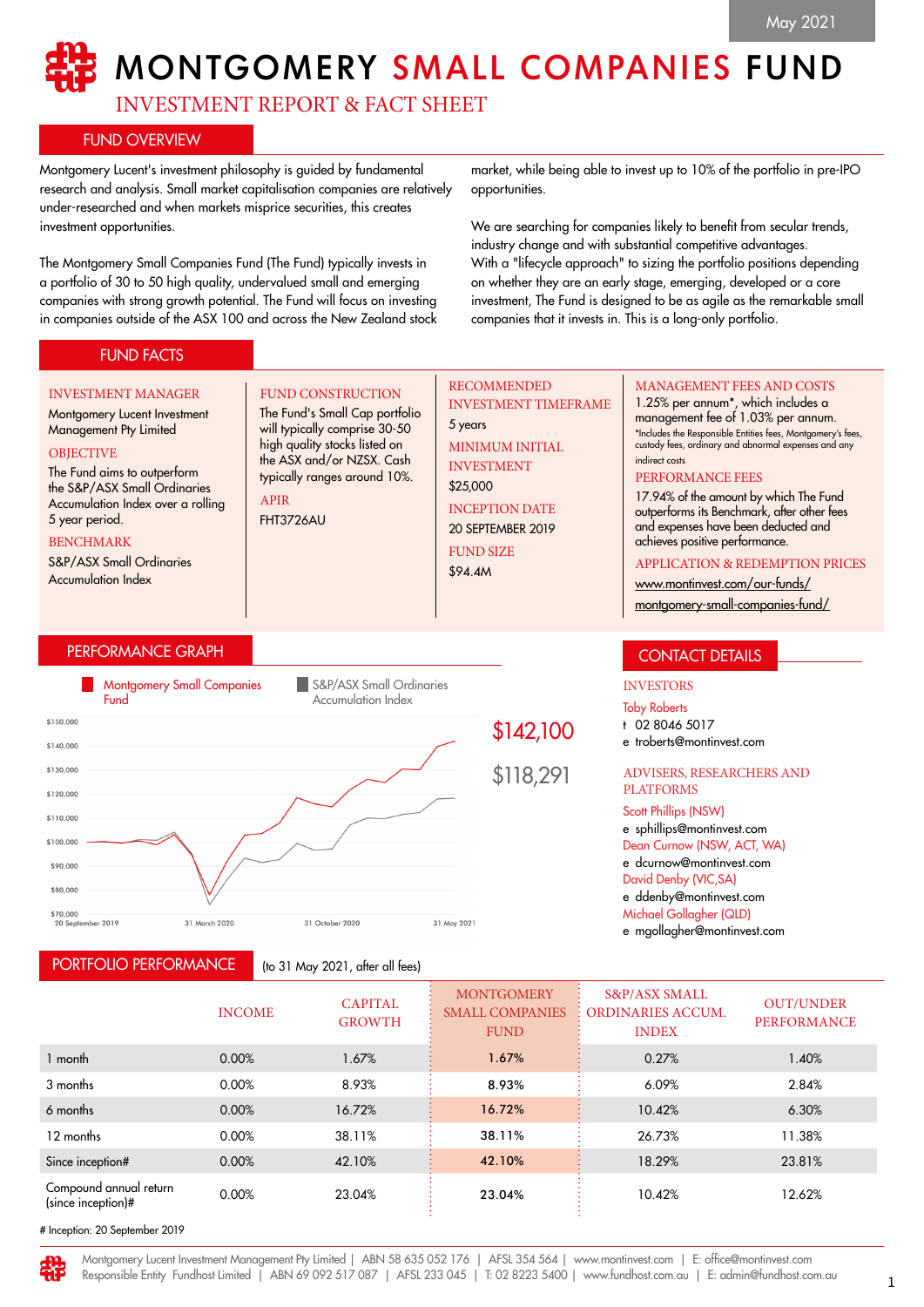## FUND COMMENTARY

The Montgomery Small Companies Fund (the Fund) returned 1.67 per cent, net of fees, in May versus the benchmark, the S&P/ASX Small Ordinaries Accumulation Index, which increased by 0.27 per cent. Since inception (20 September 2019), the Fund has increased 42.10 per cent, outperforming the benchmark by 23.81 per cent, after all expenses.

The largest positive contributors for May included Aeris Resources (ASX:AIS), Corporate Travel Management (ASX:CTD) and Uniti Group (ASX:UWL). AIS is a gold and copper producer; it rallied as investors chased copper production exposure to capture value from rising copper prices now reflecting the improving medium-term fundamentals for the red metal driven by growing demand and constrained supply. Copper is shaping up as one of the best ways to play the electric vehicle (EV) thematic; EVs typically contain triple the unit copper intensity per vehicle when compared to today's internal combustion engine vehicles, to say nothing for the incremental copper needed for charging infrastructure to support them. Whilst markets see the demand side for copper structurally flexing upward, the supply side is dominated by a dearth of world class copper discoveries over the last decade with current production experiencing declining grades and associated rising unit costs. AIS remains one of a small handful of Australian listed copper producers; and with a market capitalisation of \$300 million, copper production of 23,000 tonnes per annumn and the Cracow gold asset, this could be a stock for the bottom drawer. CTD shares bounced on growing vaccine optimism, particularly around the company's key US and UK markets where domestic travel restrictions have eased thanks to well progressed inoculation programs. Recent US travel data indicates a strong recovery

back to pre-pandemic levels for July bookings, led by domestic leisure with corporate activity widely expected to follow as workers return to offices after their northern hemisphere summer break. Uniti Group (ASX:UWL) shares continued to march higher, propelled by a couple of bullish broker initiation reports and ahead of potential index inclusion (S&P/ASX 200). We like UWL's growth strategy challenging the "lazy incumbent" NBN for market share, a well-trodden path to success in Small Cap telcos, and the company's long-life infrastructure assets that produce annuity cashflow streams increasingly coveted by large institutional investors and pension funds in a low growth, low interest rate world.

The largest detractors from performance included EML Payments (ASX:EML), MNF Group (ASX:MNF) and Sezzle Inc. (ASX:SZL). EML shares were savaged after the company revealed that its recently acquired Prepaid Financial Services (PFS) business had received a letter from its regulator, the Central Bank of Ireland, raising significant concerns relating to anti-money laundering / counter terrorism compliance. Externalities like these bring material uncertainty and risk to the investment thesis with share prices often quickly discounting worst case scenarios. EML's stock fell 46 per cent on the day of the update wiping \$850 million off its market capitalisation. Notwithstanding the serious nature of the Regulator's concerns, our view was the market's reaction appeared excessive, particularly compared to the \$252 million consideration EML paid for PFS (excludes a performance based earn-out of up to \$110 million which could be at risk). Weighing up the risk-reward, we took advantage of the sell-off and added to our position.

Continued on the next page…

| <b>TOP COMPLETED HOLDINGS* (TCH)</b>                                                                                                                                                                                                                                                | (as at 31 May 2021 showing top 5 of 50 holdings, in alphabetical order) |                                                                                                                                                                                                                                                                                                                                                            |  |
|-------------------------------------------------------------------------------------------------------------------------------------------------------------------------------------------------------------------------------------------------------------------------------------|-------------------------------------------------------------------------|------------------------------------------------------------------------------------------------------------------------------------------------------------------------------------------------------------------------------------------------------------------------------------------------------------------------------------------------------------|--|
| <b>COMPANY NAME</b>                                                                                                                                                                                                                                                                 | <b>TICKER</b>                                                           | <b>COMPANY WEBSITE</b>                                                                                                                                                                                                                                                                                                                                     |  |
| <b>Alliance Aviation Services</b>                                                                                                                                                                                                                                                   | ASX:AQZ                                                                 | https://www.allianceairlines.com.au/                                                                                                                                                                                                                                                                                                                       |  |
| <b>Bingo Industries</b>                                                                                                                                                                                                                                                             | ASX:BIN                                                                 | https://www.bingoindustries.com.au/                                                                                                                                                                                                                                                                                                                        |  |
| <b>EML Payments</b>                                                                                                                                                                                                                                                                 | ASX:EML                                                                 | https://www.emlpayments.com/                                                                                                                                                                                                                                                                                                                               |  |
| Macquarie Telecom Group                                                                                                                                                                                                                                                             | ASX:MAQ                                                                 | https://macquarietelecom.com/                                                                                                                                                                                                                                                                                                                              |  |
| Megaport                                                                                                                                                                                                                                                                            | ASX:MP1                                                                 | https://www.megaport.com/                                                                                                                                                                                                                                                                                                                                  |  |
| *Top Completed Holdings are businesses we own but are not actively buying or selling at the time of writing.                                                                                                                                                                        |                                                                         |                                                                                                                                                                                                                                                                                                                                                            |  |
| Total equity weighting                                                                                                                                                                                                                                                              | 96.99%                                                                  |                                                                                                                                                                                                                                                                                                                                                            |  |
| Total cash weighting                                                                                                                                                                                                                                                                | 3.01%                                                                   |                                                                                                                                                                                                                                                                                                                                                            |  |
| GICS SECTOR WEIGHTS RELATIVE TO THE BENCHMARK                                                                                                                                                                                                                                       |                                                                         | <b>MARKET CAPITALISATION EXPOSURE</b>                                                                                                                                                                                                                                                                                                                      |  |
| Industrials<br>È<br><b>Information Technology</b><br><b>Communication Services</b><br><b>Consumer Discretionary</b><br><b>Utilities</b><br><b>Real Estate</b><br>Energy<br>Financials<br><b>Health Care</b><br><b>Materials</b><br><b>Consumer Staples</b><br>$-5%$<br>0%<br>$-10%$ | 5%<br>10%                                                               | 0%<br>20%<br>40%<br>60%<br>80%<br>Cash  <br>$$1000m+$<br>\$500-\$1000m<br>\$250-\$500m<br>Sub \$250m                                                                                                                                                                                                                                                       |  |
|                                                                                                                                                                                                                                                                                     |                                                                         | Montgomery Small Companies Fund                                                                                                                                                                                                                                                                                                                            |  |
| PLATFORMS WE ARE ON:                                                                                                                                                                                                                                                                | Asgard <b>expansion</b> IDPS <b>expansion</b> Stevens                   | Netwealth (IDPS and Super/Pension) = uXchange = BT Wrap = BT Panorama = HUB24 (IDPS and Super) = Ausmaq = Macquarie Wrap<br># Portfolio Performance is calculated after fees and costs, including the investment management fee and performance fee, but excludes the buy/sell spread. All returns are on a pre-tax basis. This report was prepared by Mon |  |

d, (ABN 58 635 052 176, Authorised Representative No. 001277163) (Montgomery) the investment manager of the Montgomery Small Companies Fund. The responsible entity of the Fund is Fundhost Limited (ABN 69 092 517 087) (AFSL No: 233 045) (Fundhost). This document has been prepared for the purpose of providing general information, without taking account your particular objectives, financial circumstan needs. You should obtain and consider a copy of the Product Disclosure Statement (PDS) relating to the Fund before making a decision to invest. Available here: https://fundhost.com.au/fund/montgomery-small-companies-fund/ the information in this document has been prepared with all reasonable care, neither Fundhost nor Montgomery makes any representation or warranty as to the accuracy or completeness of any statement in this document includi advisers, officers or authorised representatives, are liable for any loss or damage arising as a result of reliance placed on the contents of this document. Past performance is not indicative of future performance.